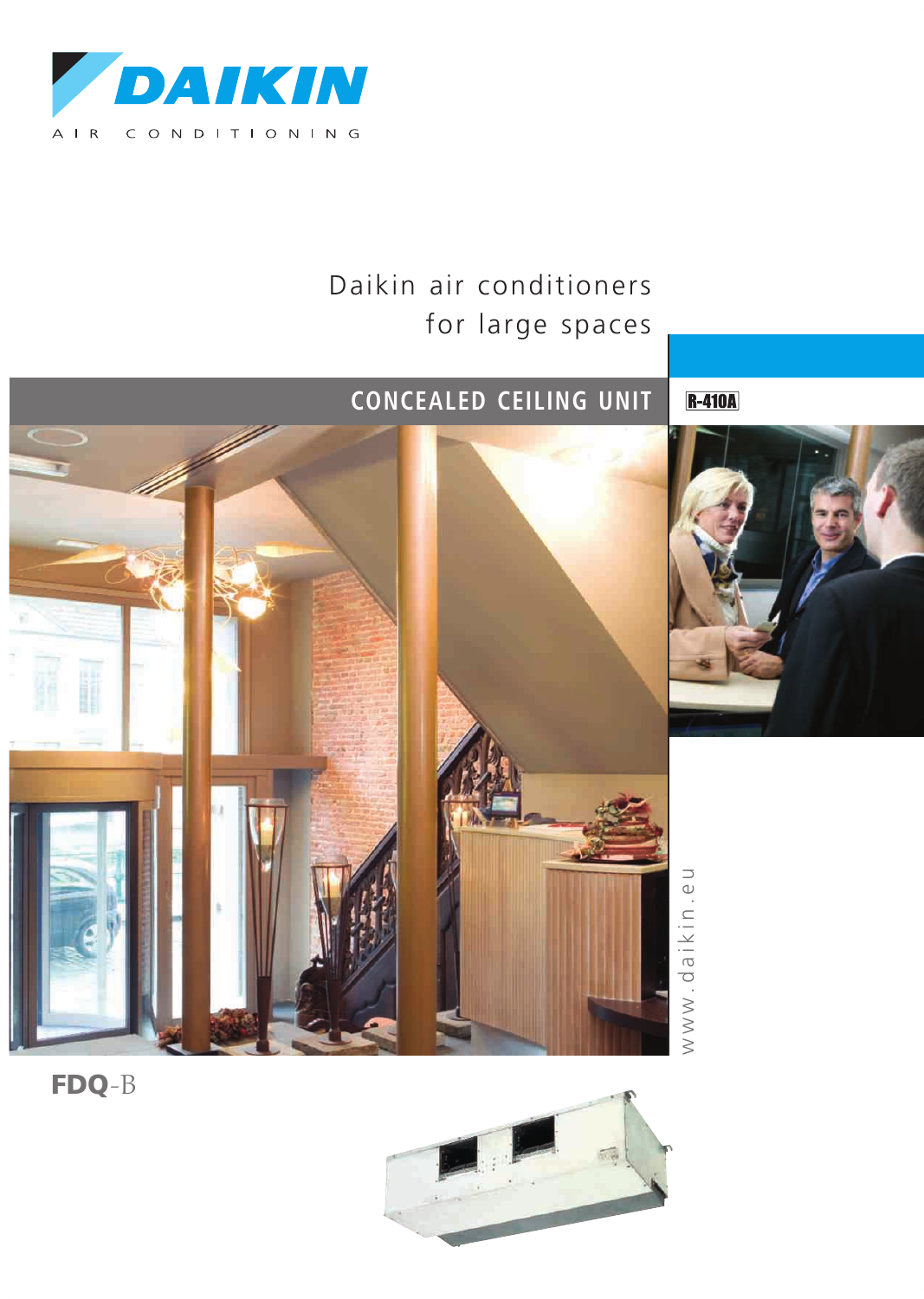



*Concealed ceiling units are built into the false ceiling, leaving only the suction and discharge grilles visible. Because the compact suction and discharge grilles can be placed wherever you want, they are ideal for achieving uniform temperature distribution in large and heavily partitioned areas.*

*Not only are concealed ceiling units visually the most unobtrusive, they are also among the quietest type of air conditioning.*

#### **COMFORT**

- The indoor unit is quiet in operation. The sound levels are as low as 44dB(A), comparable to refrigerator humming or a quiet conversation.
- You can select a **high fan speed**, providing you maximum reach.
- The indoor unit contains an air filter which removes microscopic particles and dust.

#### **FLEXIBLE INSTALLATION AND MAINTENANCE**

• Since the indoor unit has a low height it fits flush into a narrow ceiling void. The installation of the unit only requires a **false ceiling** of only 360mm.



- The outdoor unit can be installed on a roof or terrace or placed against an outside
- Special anti-corrosion treatment of the outdoor unit's heat exchanger fin, gives greater resistance against acid rain and salt corrosion. Additional resistance is provided by a rust proof steel sheet on the underside of the unit.

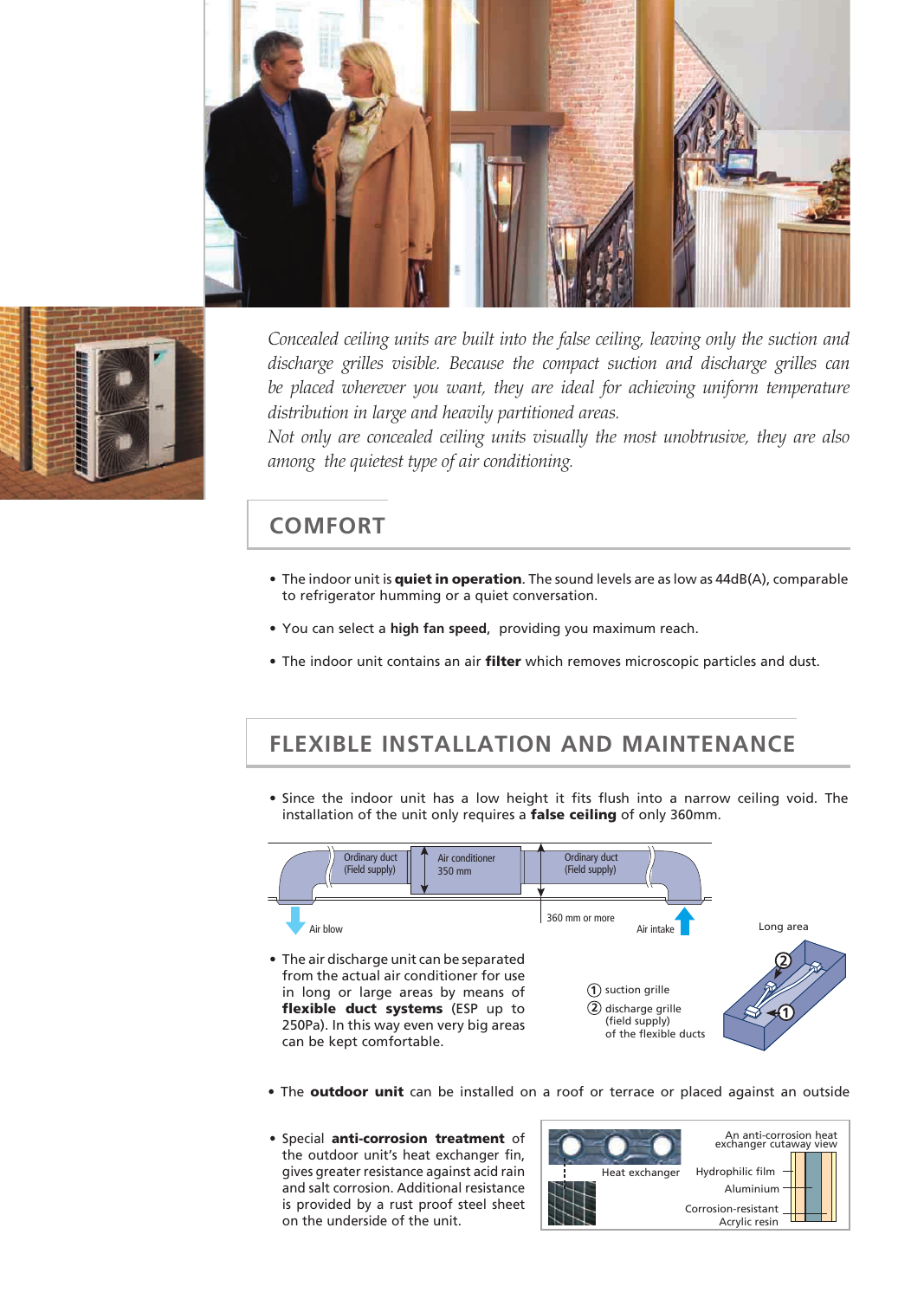## **Capacity and power input**

| <b>COOLING ONLY - NON INVERTER (air cooled)</b> | <b>FDQ125B</b><br><b>RR125BW1</b> |         |    |                |  |
|-------------------------------------------------|-----------------------------------|---------|----|----------------|--|
| Cooling capacity                                | 12.50                             |         |    |                |  |
| Nominal input                                   |                                   | nominal | kW | 4.79           |  |
| EER                                             |                                   |         |    | 2.61           |  |
| Energy label                                    |                                   |         |    | $\overline{D}$ |  |
| Annual energy consumption                       | 2,395                             |         |    |                |  |
| HEAT PUMP - NON INVERTER (air cooled)           | <b>FDQ125B</b>                    |         |    |                |  |
|                                                 | <b>RQ125BW1</b>                   |         |    |                |  |
| Cooling capacity                                | 12.50                             |         |    |                |  |
| Heating capacity                                | kW                                | 14.60   |    |                |  |
| Nominal input                                   | cooling                           | nominal | kW | 4.79           |  |
|                                                 | heating                           | nominal | kW | 4.51           |  |
| <b>EER</b>                                      | 2.61                              |         |    |                |  |
| COP                                             | 3.24                              |         |    |                |  |
| cooling<br>Energy label                         |                                   |         |    | D              |  |
|                                                 | heating                           |         |    | $\overline{C}$ |  |
| Annual energy consumption                       | 2,395                             |         |    |                |  |
|                                                 |                                   |         |    | FDO125R        |  |

| HEAT PUMP - INVERTER CONTROLLED (air cooled) |         | <b>FDQ125B</b><br>RZQS125CV1 | <b>FDQ125B</b><br>RZQ125CV1 | <b>FDQ125B</b><br>RZQ125BW1 | <b>FDQ200B</b><br><b>RZQ200C</b> | <b>FDQ250B</b><br><b>RZQ250C</b> |       |       |
|----------------------------------------------|---------|------------------------------|-----------------------------|-----------------------------|----------------------------------|----------------------------------|-------|-------|
| Cooling capacity                             |         | nominal                      | kW                          | 12.5                        | 12.5                             | 12.5                             | 20.0  | 24.1  |
| Heating capacity                             |         | nominal                      | kW                          | 14.0                        | 14.0                             | 14.0                             | 23.0  | 26.4  |
| Nominal input                                | cooling | nominal                      | kW                          | 4.45                        | 4.15                             | 4.15                             | 6.23  | 8.58  |
|                                              | heating | nominal                      | kW                          | 4.08                        | 3.67                             | 3.69                             | 6.74  | 8.22  |
| EER                                          |         | 2.81                         | 3.01                        | 3.01                        | 3.21                             | 2.81                             |       |       |
| COP                                          |         |                              |                             | 3.43                        | 3.81                             | 3.79                             | 3.41  | 3.21  |
| Energy label                                 | cooling |                              |                             |                             | R                                | B                                | A     |       |
|                                              | heating |                              |                             | B                           | А                                | А                                | B     |       |
| Annual energy consumption                    | cooling |                              | kWh                         | 2,225                       | 2,075                            | 2.075                            | 3,115 | 4,290 |

Notes: 1) Energy label: scale from A (most efficiënt) to G (less efficiënt). 2) Annual energy consumption: based on average use of 500 running hours per year full load (= nominal capacity).

## **Specifications indoor units**

| <b>COOLING ONLY/HEAT PUMP</b>           |                        |                                |                     | <b>FDQ125B</b>            | <b>FDO200B</b> | <b>FDQ250B</b> |  |
|-----------------------------------------|------------------------|--------------------------------|---------------------|---------------------------|----------------|----------------|--|
| <b>Dimensions</b><br><b>HxWxD</b><br>mm |                        | 450x1,400x900<br>350x1,400x662 |                     |                           |                |                |  |
| Weight                                  |                        |                                | kg                  | 59                        | 93             | 93             |  |
| Air flow rate                           | cooling                | M                              | m <sup>3</sup> /min | 43                        | 69             | 89             |  |
|                                         | heating                | M                              | $m^3/m$ in          | 43                        | 69             | 89             |  |
| Fan speed                               | 3 steps (direct drive) |                                |                     | 2 steps (direct drive)    |                |                |  |
| Sound pressure level                    | cooling                | H                              | dB(A)               | 44                        | 45             | 47             |  |
|                                         | heating                | H                              | dB(A)               | 44                        | 45             | 47             |  |
| Sound power level                       | cooling                | н                              | dB(A)               | 81<br>75                  |                | 82             |  |
| liquid<br>Piping connections<br>mm      |                        | ø9.52                          |                     | ø12.7                     |                |                |  |
| mm<br>gas                               |                        | ø15.9<br>022.2                 |                     |                           |                |                |  |
|                                         |                        | drain                          | mm                  | $\star$                   | ø25            |                |  |
| Heat insulation                         |                        |                                |                     | Both liquid and gas pipes |                |                |  |

**Indoor units : FDQ-B**

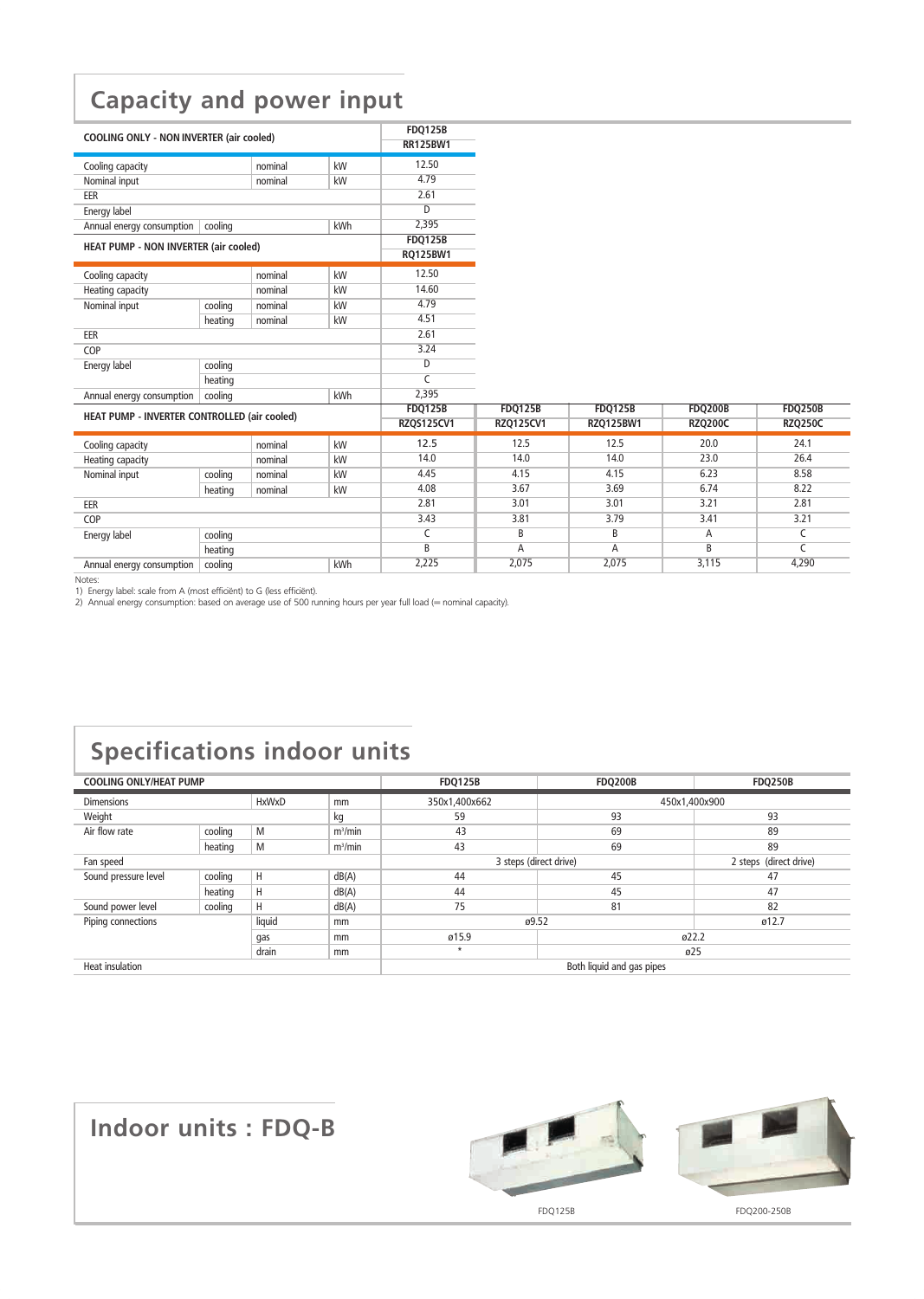# **Specifications outdoor units**

| <b>COOLING ONLY - NON INVERTER</b> |         | RR125BW1                  |                            |                                                                               |               |                            |                |                |
|------------------------------------|---------|---------------------------|----------------------------|-------------------------------------------------------------------------------|---------------|----------------------------|----------------|----------------|
| <b>Dimensions</b>                  |         | <b>HxWxD</b>              | mm                         | 1.170x900x320                                                                 |               |                            |                |                |
| Weight<br>kg                       |         | 106                       |                            |                                                                               |               |                            |                |                |
| Casing colour                      |         |                           |                            | Daikin white                                                                  |               |                            |                |                |
| Sound pressure level               |         | Η                         | dB(A)                      | $\overline{53}$                                                               |               |                            |                |                |
| Sound power level                  |         | H                         | dB(A)                      | 67                                                                            |               |                            |                |                |
| Compressor                         |         |                           | type                       | Hermetically sealed scroll                                                    |               |                            |                |                |
| Refrigerant type                   |         |                           |                            | R-410A                                                                        |               |                            |                |                |
| Refrigerant charge                 |         |                           | kg/m                       | 3.70                                                                          |               |                            |                |                |
| Maximum piping length              |         |                           | m                          | 70 (equivalent length 90)                                                     |               |                            |                |                |
| Maximum level difference           |         |                           | m                          | 30                                                                            |               |                            |                |                |
| Operation range                    |         | from $\sim$ to            | °CDB                       | $-15 - 46$                                                                    |               |                            |                |                |
| <b>HEAT PUMP - NON INVERTER</b>    |         |                           |                            | <b>RQ125BW1</b>                                                               |               |                            |                |                |
| <b>Dimensions</b>                  |         | <b>HxWxD</b>              | mm                         | 1.170x900x320                                                                 |               |                            |                |                |
| Weight                             |         |                           | kg                         | 108                                                                           |               |                            |                |                |
| Casing colour                      |         |                           |                            | Daikin white                                                                  |               |                            |                |                |
| Sound pressure level               | cooling | nominal                   | dB(A)                      | 53                                                                            |               |                            |                |                |
| Sound power level                  | coolina | nominal                   | dB(A)                      | 67                                                                            |               |                            |                |                |
| Compressor                         |         |                           | type                       | Hermetically sealed scroll                                                    |               |                            |                |                |
| Refrigerant type                   |         | <b>R-410A</b>             |                            |                                                                               |               |                            |                |                |
| Refrigerant charge<br>kg/m         |         | 3.7                       |                            |                                                                               |               |                            |                |                |
| Maximum piping length<br>m         |         | 70 (equivalent length 90) |                            |                                                                               |               |                            |                |                |
| Maximum level difference<br>m      |         | 30                        |                            |                                                                               |               |                            |                |                |
| Operation range                    | cooling | from $\sim$ to            | °CDB                       | $-5 - 46$                                                                     |               |                            |                |                |
|                                    | heating | from $\sim$ to            | °CWB                       | $-10 - 15$                                                                    |               |                            |                |                |
| HEAT PUMP - INVERTER CONTROLLED    |         |                           |                            | RZQS125CV1                                                                    | RZQ125CV1     | RZQ125BW1                  | <b>RZQ200C</b> | <b>RZQ250C</b> |
| <b>Dimensions</b>                  |         | <b>HxWxD</b>              | mm                         | 1,170x900x320                                                                 | 1,170x900x320 | 1,345x900x320              | 1,680x930x765  |                |
| Weight                             |         |                           | kg                         | 103                                                                           | 103           | 106                        | 183            | 184            |
| Casing colour                      |         |                           |                            | Ivory white                                                                   | Ivory white   | Ivory white                | Daikin white   |                |
| Sound pressure level               | cooling | H                         | dB(A)                      | 51 (49)                                                                       | 50(45)        | 50 (45)                    | 57             | 57             |
| (night quiet mode)                 | heating | H                         | dB(A)                      | 53                                                                            | 52            | 52                         | ÷,             | ÷,             |
| Sound power level                  | cooling | Η                         | dB(A)                      | 67                                                                            | 66            | 66                         | 78             | 78             |
| Compressor                         | type    |                           | Hermetically sealed scroll | Hermetically sealed scroll   Hermetically sealed scroll                       |               | Hermetically sealed scroll |                |                |
| Refrigerant type                   |         | R-410A                    | R-410A                     | R-410A                                                                        | R-410A        | R-410A                     |                |                |
| Refrigerant charge<br>kg/m         |         | 3.7                       | 3.7                        | 4.3                                                                           | 8.3           | 9.3                        |                |                |
| Maximum piping length<br>m         |         |                           |                            | 50 (equivalent lenght 95) 75 (equivalent lenght 95) 75 (equivalent lenght 95) | 100           | 100                        |                |                |
| Maximum level difference<br>m      |         |                           |                            |                                                                               |               |                            |                |                |
|                                    |         |                           |                            | 30                                                                            | 30            | 30                         | 30             | 30             |
| Operation range                    | cooling | from $\sim$ to            | °CDB                       | $-5 - 46$                                                                     | $-15 - 50$    | $-15 - 50$                 | $-5 - 46$      |                |

## **Accessories: control systems**

| <b>INDOOR UNITS</b>       | <b>FDO125B</b> | <b>FDO200B</b> | <b>FDO250B</b> |
|---------------------------|----------------|----------------|----------------|
| Wired remote control      |                | BRC1D52        |                |
| Central remote control    |                | DCS302C51      |                |
| Unified ON/OFF control    |                | DCS301B51      |                |
| Schedule timer            |                | DST301B51      |                |
| Remote ON/OFF, forced OFF |                | <b>EKRORO</b>  |                |

# **Accessories: indoor units**

| <b>INDOOR UNITS</b>                                                  | <b>FDO125B</b> | <b>FDO200B</b> | <b>FDO250B</b> |
|----------------------------------------------------------------------|----------------|----------------|----------------|
| Wiring adapter for electrical appendices                             |                | KRP4A51        |                |
| Adapter for wiring (interlock for fresh air intake)                  |                | <b>KRP1B54</b> |                |
| Interface adapter for Sky Air series                                 |                | DTA112B51      |                |
| Option PCB for ext. electrical heater, humidifier and/or hour meter* |                | EKRP1B2        |                |

\* Electrical heater, humidifier and hour meter are field supplied. These parts should not be installed inside the unit.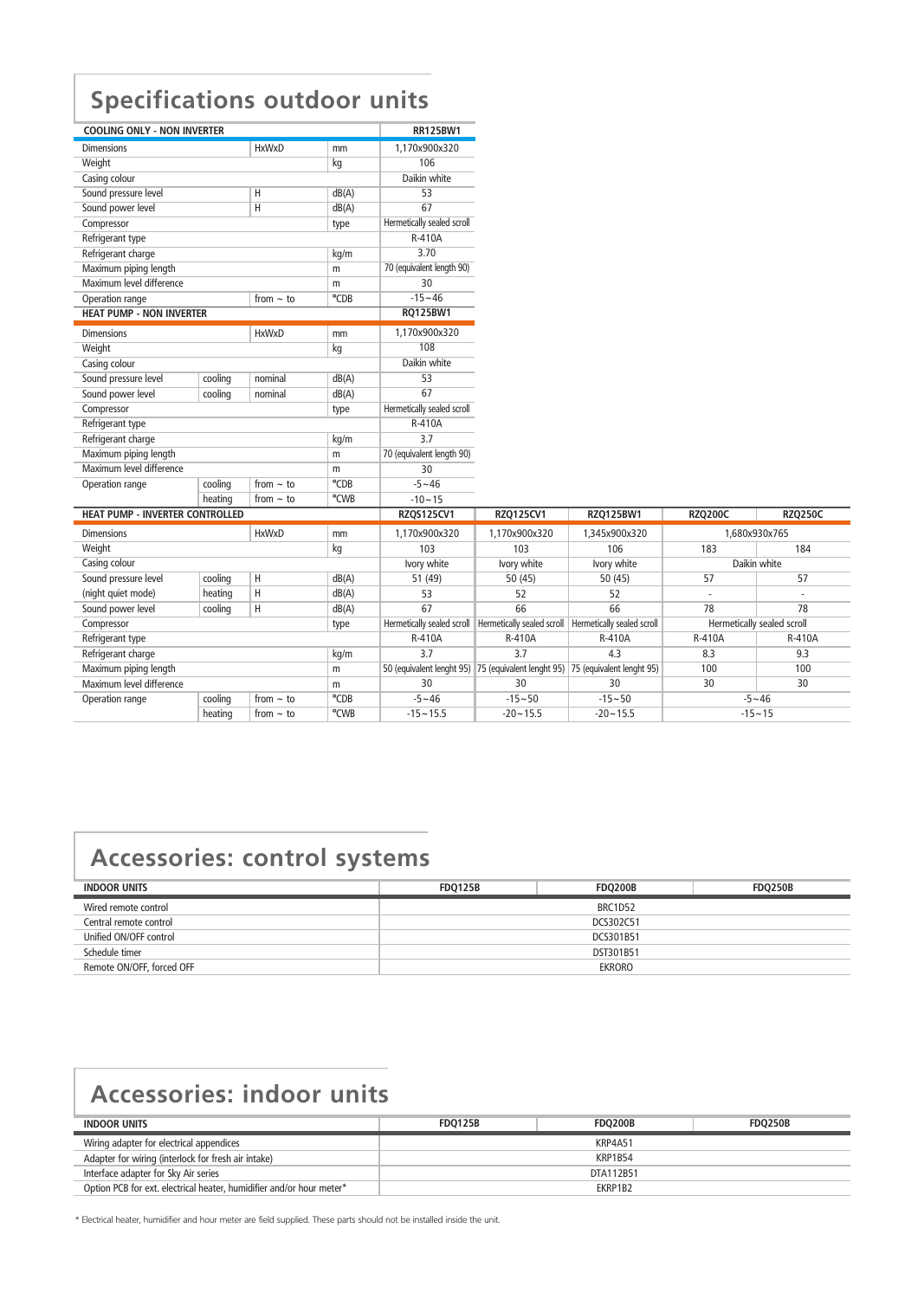

Wired remote control (Optional)

- Daikin remote controls give you easy control at your fingertips.
- The wired remote control provides you with a schedule timer, enabling the air conditioning to be programmed daily or weekly.
- The optional remote ON/OFF enables you to start/stop the air conditioning from a mobile phone via a telephone remote control (field supply). The optional forced OFF enables you to switch off the unit automatically. E.g. when a window is opened, the unit switches off.

#### **ENERGY EFFICIENT**

- Energy label: up to class A
- Inverter technology :
- 1. Improved energy efficiency:
	- The use of integrated inverter control ensures maximum energy efficiency by supplying only the required heating or cooling load where a standard non inverter unit would supply maximum load in an on/off regime.



2. Improved comfort:

The rapid start up time provided by the inverter increases comfort by reducing the lead time in obtaining the required indoor temperature. Once the required temperature is reached, the inverter unit continuously scans the room for small changes and adjusts the room temperature in seconds, thereby increasing comfort once again.

• The '**home leave**' function button should be set when the occupant leaves the room for a lengthy period of time, such as a holiday. When the function is activated, the room temperature is automatically set to a minimum

of 10°C, at which point all connected indoor units will switch to heating mode. The function ceases to operate when the room temperature reaches 15°C and should also be switched off when the occupant returns home.

### **APPLICATION OPTIONS**

- This model can be used for cooling only or heating.
- It is possible to use the indoor unit in pair (connecting one indoor to one outdoor) and twin**,** (connecting up to 2 indoors in the same room to a single outdoor).